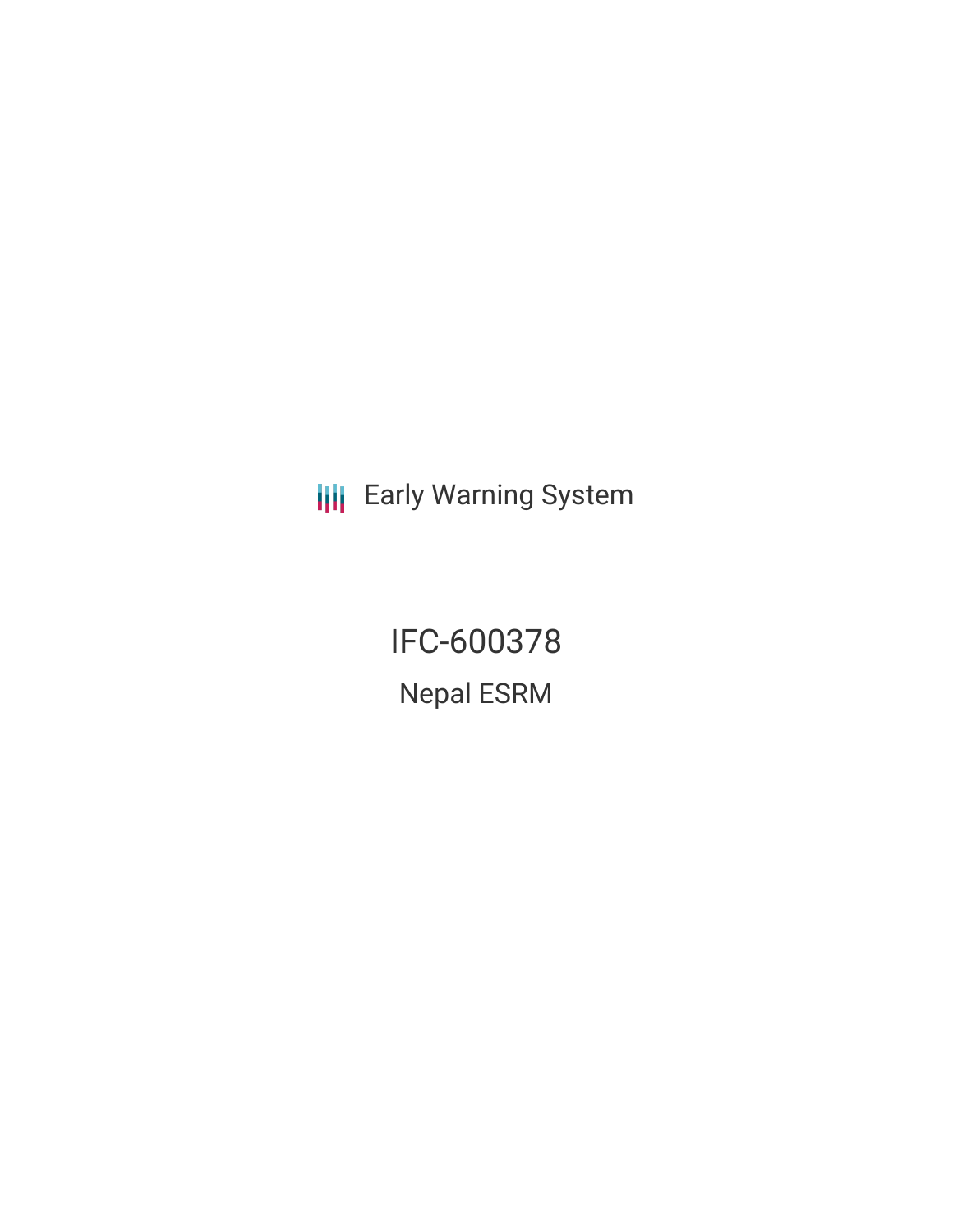# **Quick Facts**

| <b>Countries</b>               | Nepal                                   |
|--------------------------------|-----------------------------------------|
| <b>Financial Institutions</b>  | International Finance Corporation (IFC) |
| <b>Status</b>                  | Active                                  |
| <b>Bank Risk Rating</b>        | U                                       |
| <b>Voting Date</b>             | 2016-06-28                              |
| <b>Sectors</b>                 | <b>Climate and Environment</b>          |
| <b>Investment Amount (USD)</b> | \$0.31 million                          |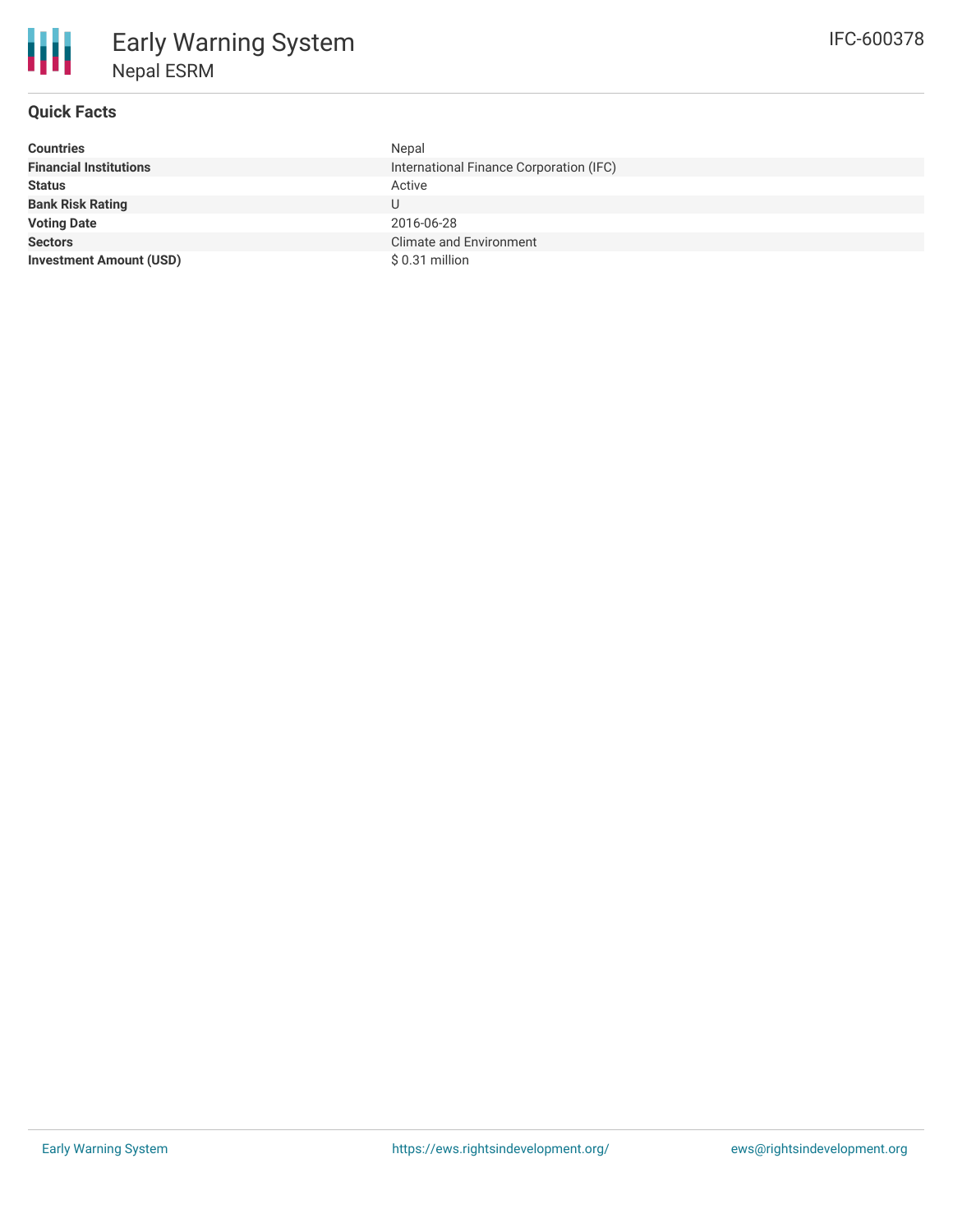

## **Project Description**

This project aims to support the adoption of Environmental and Social Risk Management practices and standards through the implementation of Environmental and Social Risk Management Guideline by the financial institutions in Nepal. The main areas of focus for the project will be:

1. Supporting the Client to develop comprehensive ESRM Guideline for the financial sector and a monitoring tool to assess Banks and Financial Institutions (BFIs) adherence to ESRM Guideline;

2. Building awareness on environmental and social risk issues and developing local ESRM technical resources through a Training of Trainers (TOT) program to ensure program sustainability.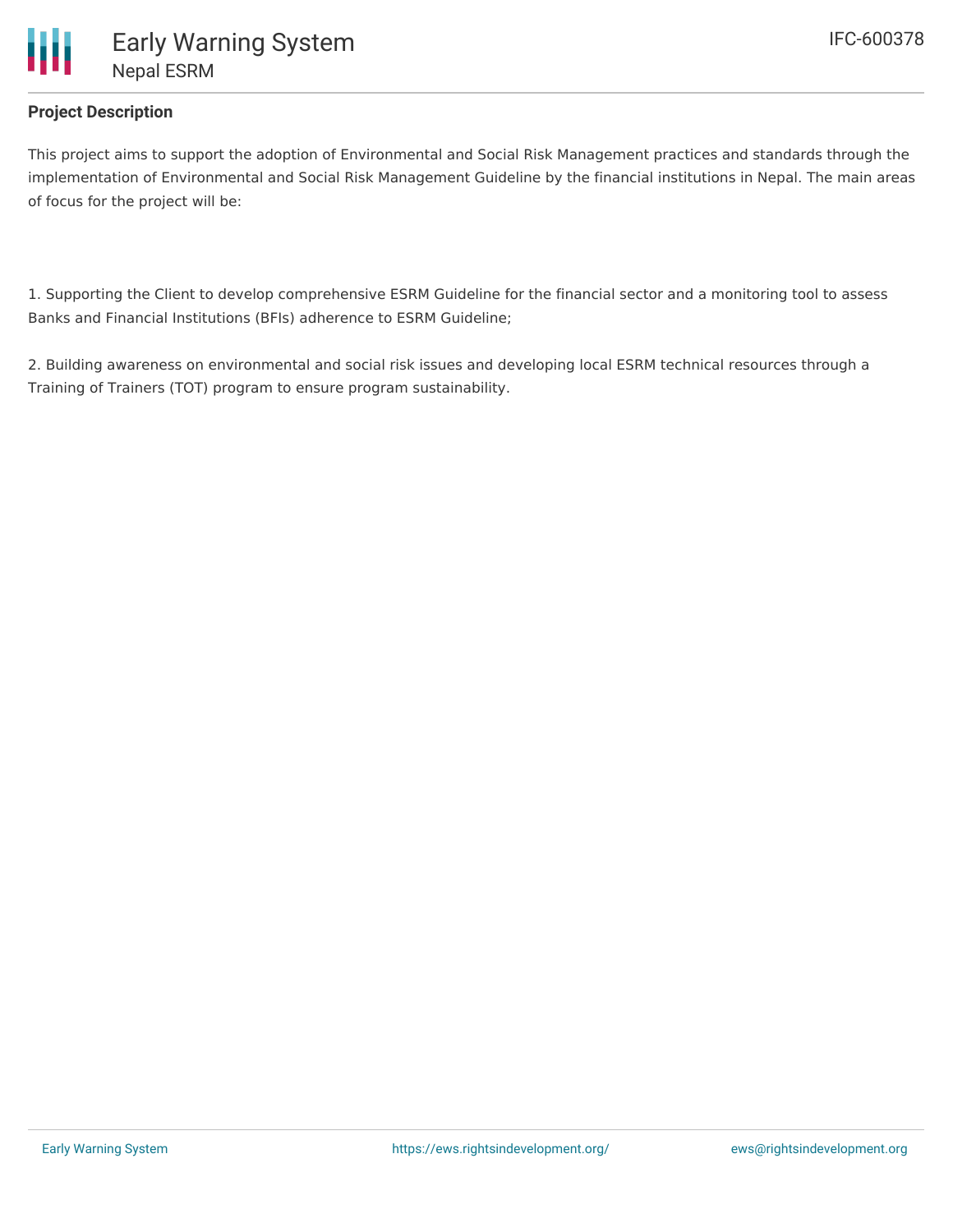

### **People Affected By This Project**

The expected development impact of the advisory services is to promote adoption of Environmental and Social Risk Management (ESRM) standards and practices by the financial sector of Nepal through enhancing the banking regulatory and institutional frameworks to create a market driver and develop market and institutional capacity on ESRM implementation.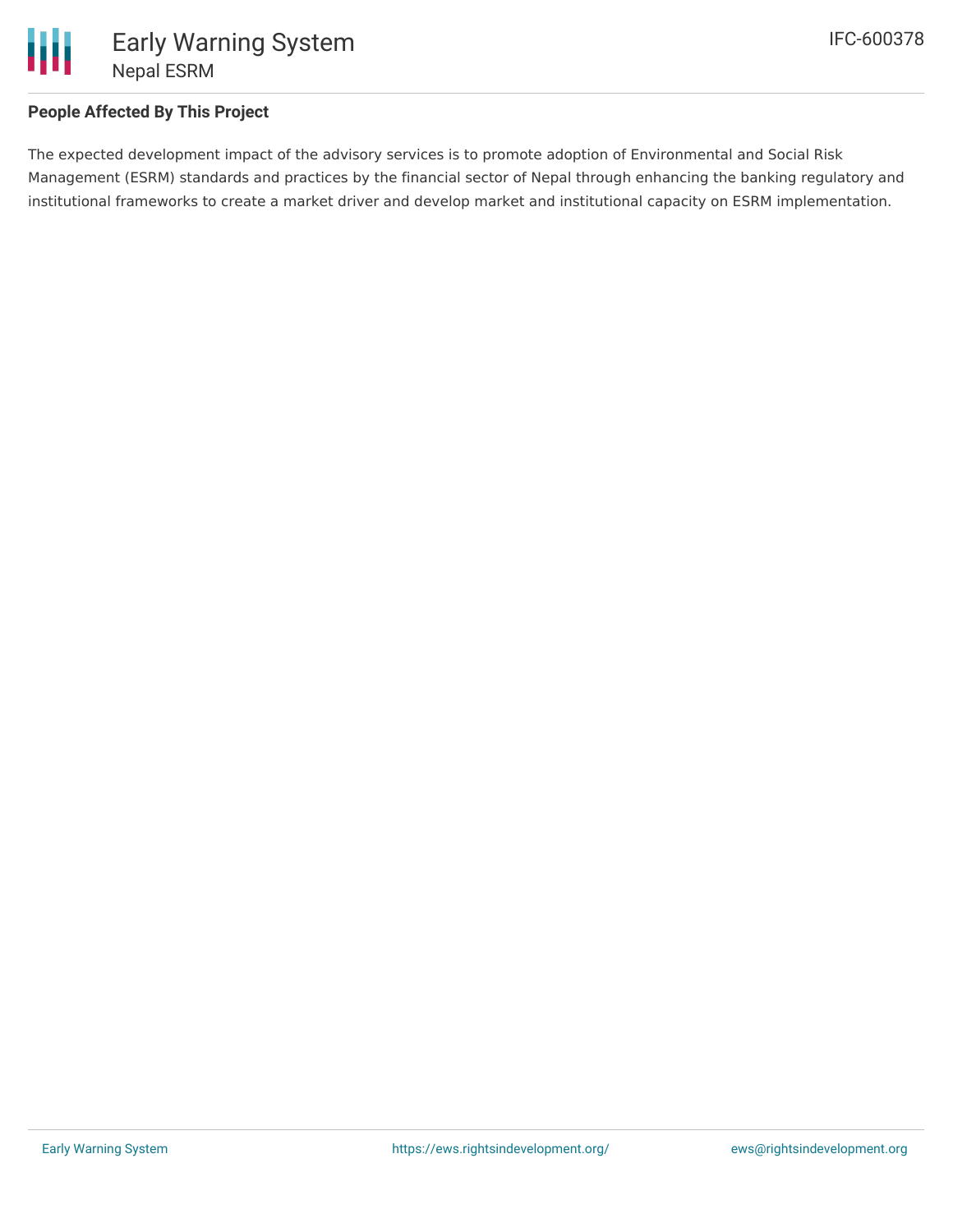#### **Investment Description**

• International Finance Corporation (IFC)

Estimated Total Budget \$313,889.00 (Project budget includes all project-funded activities)